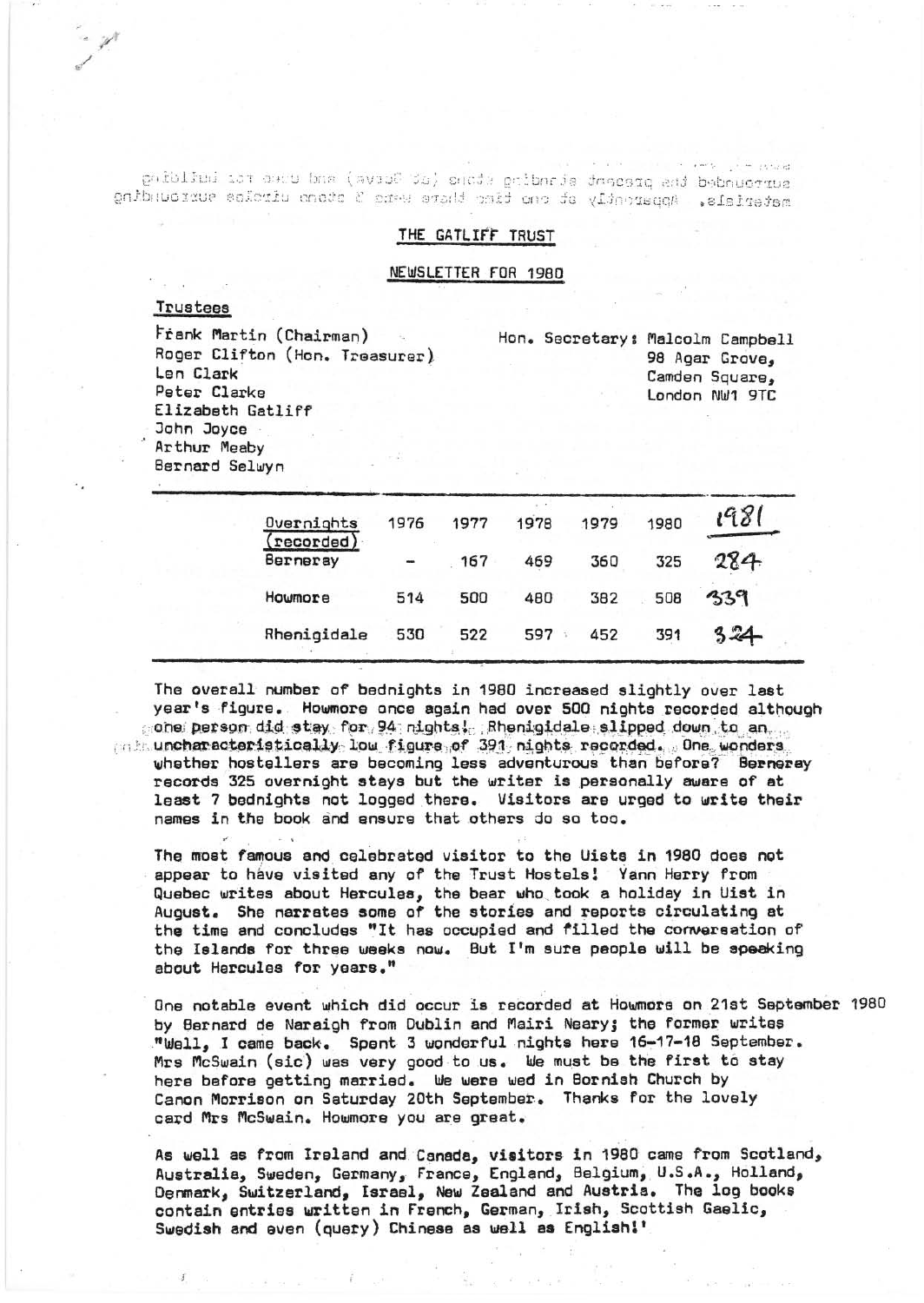Christophe Philippe from France mentions the connection between Orittany and Gaelic speaking Scotland, in the Berneray book. He says "We have been linked together for a long time. One time we were the same people, the same civilisation. We still have the Cael character in Brittany. you can even meet the last druids of this rich Celtic civilisation.... I feel just like at home here."

Don't lose heart, Christophe! If ypu read back in the Berneray and Howmore hostel books you would have found that the Celtic peoples are still very much aware of their common heritage and it is still struggling to survive. Pol O' Murchu from Dublin in Ap.cil 1980 writes "I am on my way to South Uist, Iochdar whore is a seminar on Celtic films and television materials. Cinema Sqire who are organising it have lined up much interesting material. This is the first festival for the Celtic film makers," In fact this festival was a great success and it is sad to have to report now that due to financial cut backs, Comhairle nan Eilean (the western bles Council) have required to withdraw their 'support from and thus close down Cinema Sgire. It was a body based in Uist which both made films about and showed films to the community, throughout the Isles. Other casualties of government spending cuts are the Gaidhlig theatre company, Fir Chlis and the long promised Rhenigidale road.

Geoff Garbett from Somerset expresses himself in the Rhenigidale book: This has been a return trip after 7 years - I expected to find a Motel or ghost settlement, but, miraculously nothing has changed (except the arrival of the tap and the  $W_\bullet C_\bullet$ ) Rhenigidale must be about the last community in the British Isles to receive the delights of the 20th century - electricity in 1981 and a road in 1982? (How wise to add the question mark!) "I hope that these will ensure the survival of the settlement but, alas it will never be quite the same for us townies looking for a few days of the rugged island life. Will Roddy be too busy watching the tele to come and talk to us at ni9ht and bring us eggs and the socks his sister has made? Will a bare electric light bulb provide the same warm atmosphere as a hissing Tilley? Nevertheless, I will be back, and I wish Rhenigidale and its inhabitants lots of luck and a prosperous future."

As always, the log books are filled with details of birds observed, flowers found, people met and descriptions of the landscape. The Stellers eider is still in the vicinity of Howmore and at Rhenigidale there are reported sightings of eagles on Toddun. A number of people on Berneray have taken an interest in the stone circles and sites of antiquity on the island and there are discussions and illustrations about stones lining up to the midsummer sunset. Diego Yule in Berneray writes down information given to him by Ian Ferguson of Borve whose name is mentioned many times in the log. Diego writes: "During the potato famine in Ireland the same blight that ravaged the potato crop there attacked the crops on Berneray as well and the beaches were crowded with people trying to gain some nourishment by picking mussels winkles whelks and limpets off the rocks. Then during the highland clearances, all the inhabitants were cleared off the land and from the 1850s to 1901 or '02 there were only a few people here. In 1901 or '02 most of the families of the present inhabitants came over and settled here, at which time many of the stances (i.e. standing stones) were removed from the stone circles which had previously surrounded the present standing stone (at Borve) and used for building materials. Apparently at one time there were 3 stone circles surrounding

 $-2 -$